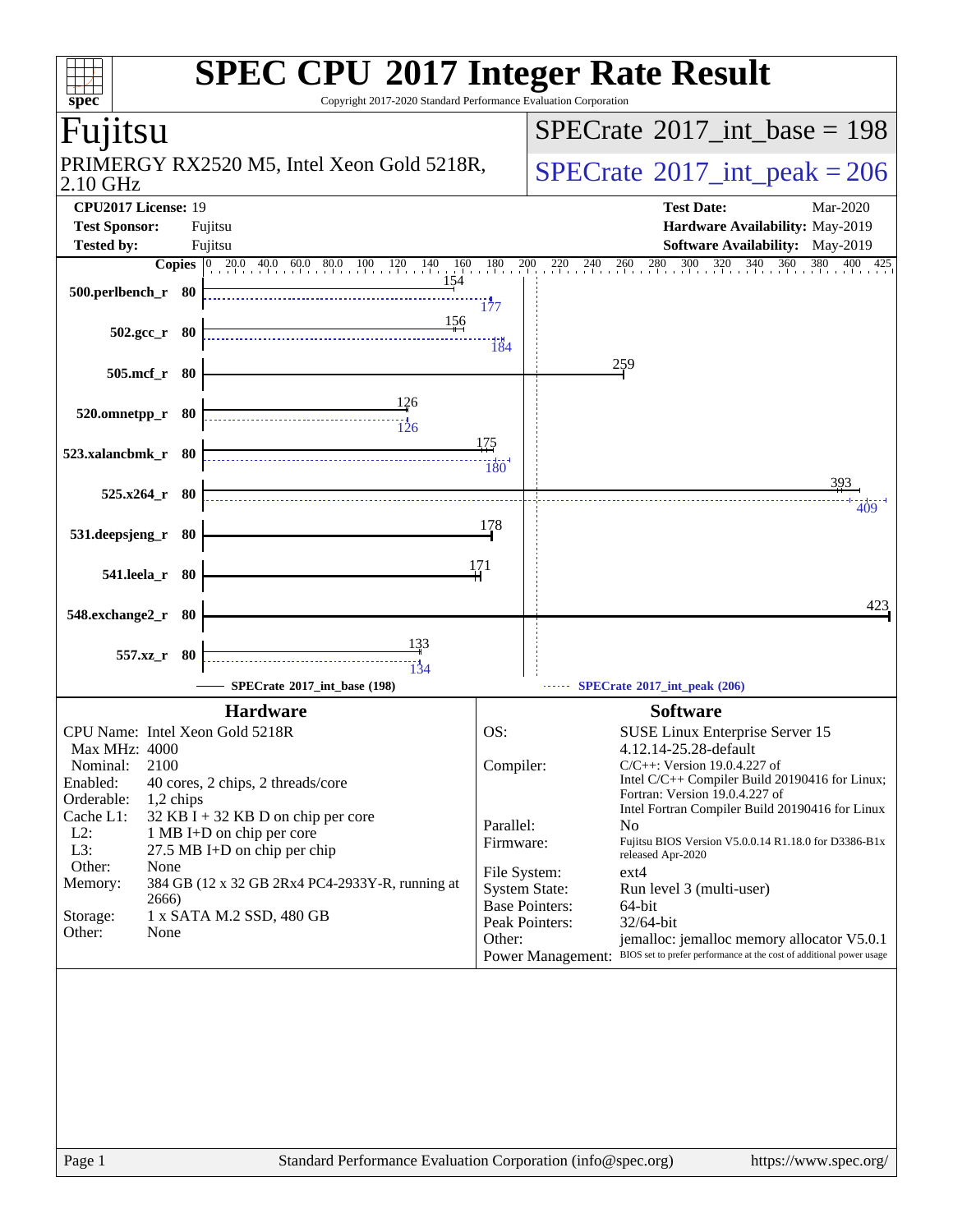Copyright 2017-2020 Standard Performance Evaluation Corporation

#### Fujitsu

#### 2.10 GHz PRIMERGY RX2520 M5, Intel Xeon Gold 5218R,  $\big|$  [SPECrate](http://www.spec.org/auto/cpu2017/Docs/result-fields.html#SPECrate2017intpeak)  $2017$  int peak = 206

 $SPECTate@2017_int\_base = 198$ 

**[CPU2017 License:](http://www.spec.org/auto/cpu2017/Docs/result-fields.html#CPU2017License)** 19 **[Test Date:](http://www.spec.org/auto/cpu2017/Docs/result-fields.html#TestDate)** Mar-2020 **[Test Sponsor:](http://www.spec.org/auto/cpu2017/Docs/result-fields.html#TestSponsor)** Fujitsu **[Hardware Availability:](http://www.spec.org/auto/cpu2017/Docs/result-fields.html#HardwareAvailability)** May-2019 **[Tested by:](http://www.spec.org/auto/cpu2017/Docs/result-fields.html#Testedby)** Fujitsu **Fujitsu <b>[Software Availability:](http://www.spec.org/auto/cpu2017/Docs/result-fields.html#SoftwareAvailability)** May-2019

#### **[Results Table](http://www.spec.org/auto/cpu2017/Docs/result-fields.html#ResultsTable)**

|                                          |               |                |       | <b>Base</b>    |              |                |            | <b>Peak</b>   |                |              |                |              |                |              |
|------------------------------------------|---------------|----------------|-------|----------------|--------------|----------------|------------|---------------|----------------|--------------|----------------|--------------|----------------|--------------|
| <b>Benchmark</b>                         | <b>Copies</b> | <b>Seconds</b> | Ratio | <b>Seconds</b> | <b>Ratio</b> | <b>Seconds</b> | Ratio      | <b>Copies</b> | <b>Seconds</b> | <b>Ratio</b> | <b>Seconds</b> | <b>Ratio</b> | <b>Seconds</b> | <b>Ratio</b> |
| 500.perlbench_r                          | 80            | 825            | 154   | 824            | 155          | 825            | 154        | 80            | 717            | 178          | 720            | 177          | 718            | 177          |
| $502.\text{gcc}$ _r                      | 80            | 706            | 161   | 728            | 156          | 734            | 154        | 80            | 616            | 184          | 630            | 180          | 611            | 185          |
| $505$ .mcf r                             | 80            | 499            | 259   | 498            | 259          | 500            | 259        | 80            | 499            | 259          | 498            | 259          | 500            | 259          |
| 520.omnetpp_r                            | 80            | 833            | 126   | 837            | 125          | 834            | 126        | 80            | 835            | 126          | 832            | <u>126</u>   | 831            | 126          |
| 523.xalancbmk r                          | 80            | 492            | 172   | 484            | 175          | 473            | 179        | 80            | 469            | 180          | 448            | 189          | 468            | <u>180</u>   |
| 525.x264 r                               | 80            | 356            | 393   | 346            | 405          | 358            | 391        | 80            | 352            | 398          | 333            | 421          | 342            | <b>409</b>   |
| 531.deepsjeng_r                          | 80            | 517            | 177   | 516            | 178          | 514            | 178        | 80            | 517            | 177          | 516            | 178          | 514            | 178          |
| 541.leela r                              | 80            | 789            | 168   | 775            | 171          | <b>776</b>     | <u>171</u> | 80            | 789            | 168          | 775            | 171          | 776            | 171          |
| 548.exchange2_r                          | 80            | 495            | 423   | 496            | 422          | 496            | 423        | 80            | 495            | 423          | 496            | 422          | 496            | 423          |
| 557.xz                                   | 80            | 650            | 133   | 645            | 134          | 649            | <u>133</u> | 80            | 648            | 133          | 646            | <u>134</u>   | 645            | 134          |
| $SPECrate^{\circledcirc}2017$ int base = |               |                | 198   |                |              |                |            |               |                |              |                |              |                |              |
| $SPECrate^{\circ}2017$ int peak =        |               |                | 206   |                |              |                |            |               |                |              |                |              |                |              |

Results appear in the [order in which they were run](http://www.spec.org/auto/cpu2017/Docs/result-fields.html#RunOrder). Bold underlined text [indicates a median measurement](http://www.spec.org/auto/cpu2017/Docs/result-fields.html#Median).

#### **[Submit Notes](http://www.spec.org/auto/cpu2017/Docs/result-fields.html#SubmitNotes)**

 The numactl mechanism was used to bind copies to processors. The config file option 'submit' was used to generate numactl commands to bind each copy to a specific processor. For details, please see the config file.

#### **[Operating System Notes](http://www.spec.org/auto/cpu2017/Docs/result-fields.html#OperatingSystemNotes)**

 Stack size set to unlimited using "ulimit -s unlimited" Kernel Boot Parameter set with: nohz\_full=1-79

#### **[Environment Variables Notes](http://www.spec.org/auto/cpu2017/Docs/result-fields.html#EnvironmentVariablesNotes)**

Environment variables set by runcpu before the start of the run: LD\_LIBRARY\_PATH =

 "/home/Benchmark/cpu2017-1.1.0/lib/intel64:/home/Benchmark/cpu2017-1.1.0 /lib/ia32:/home/Benchmark/cpu2017-1.1.0/je5.0.1-32"

#### **[General Notes](http://www.spec.org/auto/cpu2017/Docs/result-fields.html#GeneralNotes)**

 Binaries compiled on a system with 1x Intel Core i9-7900X CPU + 32GB RAM memory using Redhat Enterprise Linux 7.5 Transparent Huge Pages enabled by default Prior to runcpu invocation Filesystem page cache synced and cleared with: sync; echo 3> /proc/sys/vm/drop\_caches

**(Continued on next page)**

| Standard Performance Evaluation Corporation (info@spec.org)<br>Page 2 | https://www.spec.org/ |
|-----------------------------------------------------------------------|-----------------------|
|-----------------------------------------------------------------------|-----------------------|

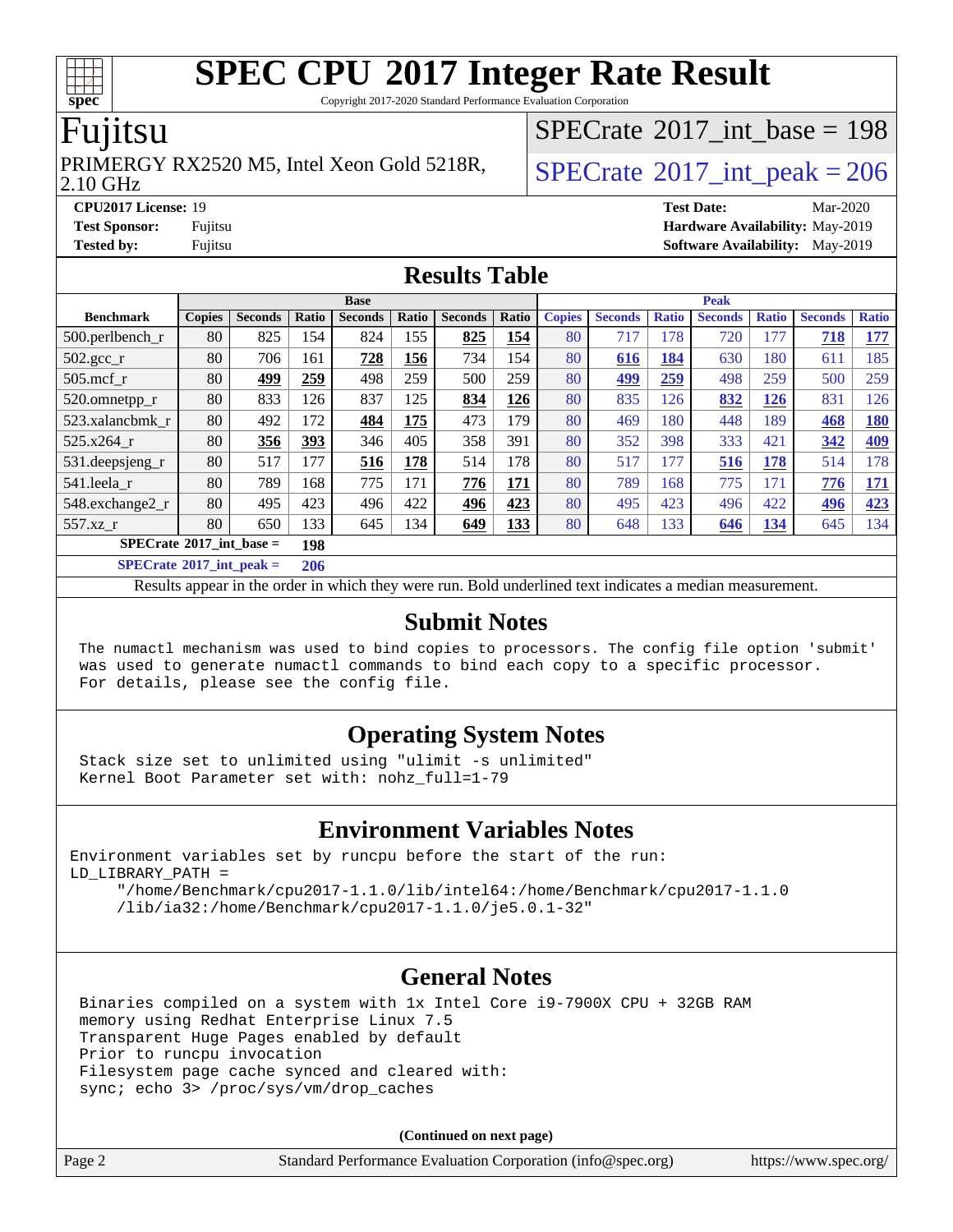Copyright 2017-2020 Standard Performance Evaluation Corporation

#### Fujitsu

**[spec](http://www.spec.org/)**

 $+\ +$ 

2.10 GHz PRIMERGY RX2520 M5, Intel Xeon Gold 5218R,  $\vert$  [SPECrate](http://www.spec.org/auto/cpu2017/Docs/result-fields.html#SPECrate2017intpeak)  $2017$  int peak = 206

 $SPECTate$ <sup>®</sup>[2017\\_int\\_base =](http://www.spec.org/auto/cpu2017/Docs/result-fields.html#SPECrate2017intbase) 198

**[Tested by:](http://www.spec.org/auto/cpu2017/Docs/result-fields.html#Testedby)** Fujitsu **Fugital [Software Availability:](http://www.spec.org/auto/cpu2017/Docs/result-fields.html#SoftwareAvailability)** May-2019

**[CPU2017 License:](http://www.spec.org/auto/cpu2017/Docs/result-fields.html#CPU2017License)** 19 **[Test Date:](http://www.spec.org/auto/cpu2017/Docs/result-fields.html#TestDate)** Mar-2020 **[Test Sponsor:](http://www.spec.org/auto/cpu2017/Docs/result-fields.html#TestSponsor)** Fujitsu **[Hardware Availability:](http://www.spec.org/auto/cpu2017/Docs/result-fields.html#HardwareAvailability)** May-2019

#### **[General Notes \(Continued\)](http://www.spec.org/auto/cpu2017/Docs/result-fields.html#GeneralNotes)**

 jemalloc: configured and built at default for 32bit (i686) and 64bit (x86\_64) targets jemalloc: built with the RedHat Enterprise 7.4, and the system compiler gcc 4.8.5 jemalloc: sources available via jemalloc.net runcpu command invoked through numactl i.e.: numactl --interleave=all runcpu <etc> NA: The test sponsor attests, as of date of publication, that CVE-2017-5754 (Meltdown) is mitigated in the system as tested and documented. Yes: The test sponsor attests, as of date of publication, that CVE-2017-5753 (Spectre variant 1) is mitigated in the system as tested and documented. Yes: The test sponsor attests, as of date of publication, that CVE-2017-5715 (Spectre variant 2) is mitigated in the system as tested and documented. **[Platform Notes](http://www.spec.org/auto/cpu2017/Docs/result-fields.html#PlatformNotes)** BIOS configuration: DCU Streamer Prefetcher = Disabled DCU Ip Prefetcher = Disabled Stale AtoS = Enabled Patrol Scrub = Disabled WR CRC feature Control = Disabled Fan Control = Full Sysinfo program /home/Benchmark/cpu2017-1.1.0/bin/sysinfo Rev: r6365 of 2019-08-21 295195f888a3d7edb1e6e46a485a0011 running on sles15 Thu Mar 12 19:57:57 2020 SUT (System Under Test) info as seen by some common utilities. For more information on this section, see <https://www.spec.org/cpu2017/Docs/config.html#sysinfo> From /proc/cpuinfo model name : Intel(R) Xeon(R) Gold 5218R CPU @ 2.10GHz 2 "physical id"s (chips) 80 "processors" cores, siblings (Caution: counting these is hw and system dependent. The following excerpts from /proc/cpuinfo might not be reliable. Use with caution.) cpu cores : 20 siblings : 40 physical 0: cores 0 1 2 3 4 8 9 10 11 12 16 17 18 19 20 24 25 26 27 28 physical 1: cores 0 1 2 3 4 8 9 10 11 12 16 17 18 19 20 24 25 26 27 28 From lscpu: Architecture: x86\_64 CPU op-mode(s): 32-bit, 64-bit Byte Order: Little Endian  $CPU(s):$  80 **(Continued on next page)**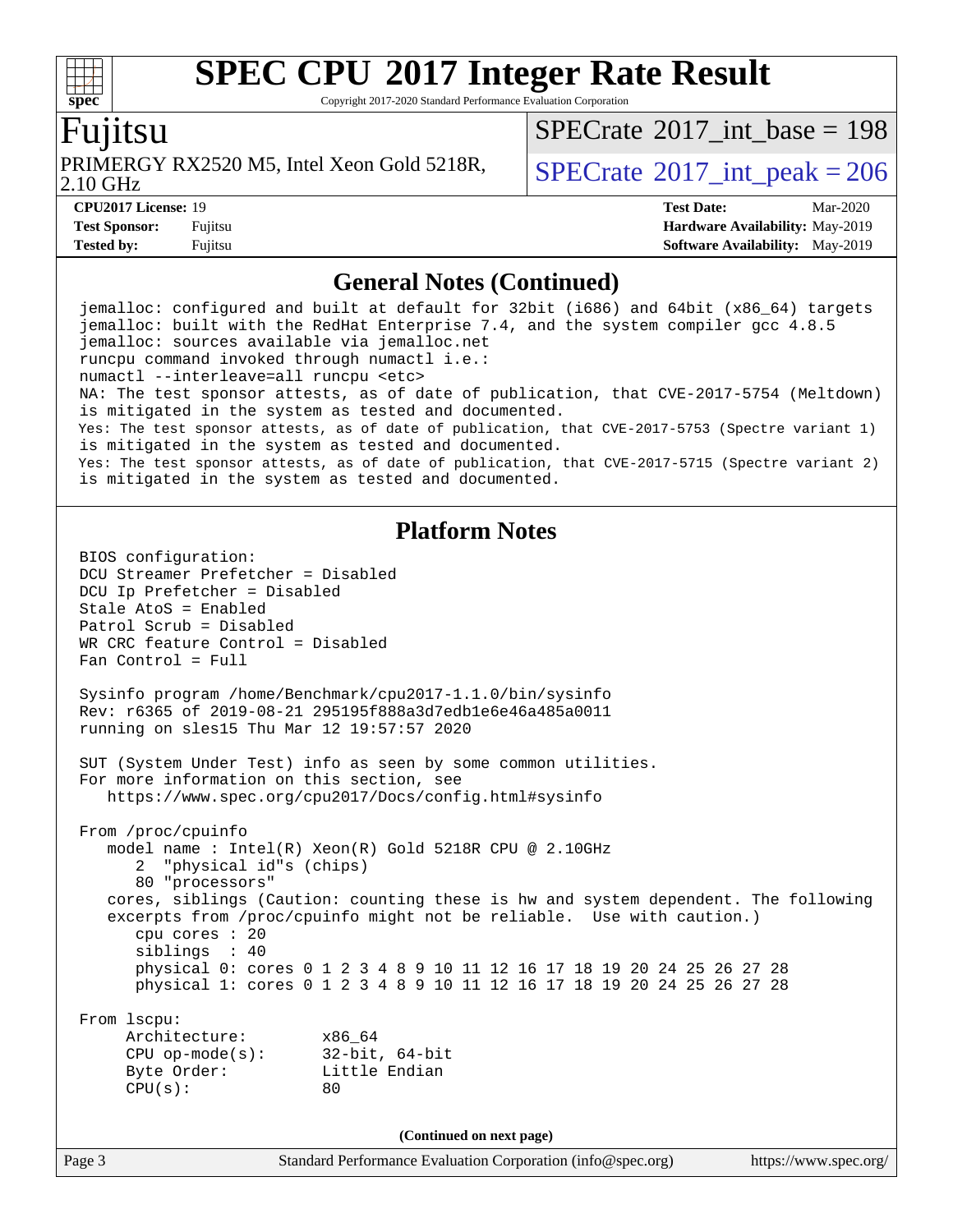Copyright 2017-2020 Standard Performance Evaluation Corporation

### Fujitsu

**[spec](http://www.spec.org/)**

 $+\!\!+\!\!$ 

2.10 GHz PRIMERGY RX2520 M5, Intel Xeon Gold 5218R,  $SPECrate^{\circ}2017\_int\_peak = 206$  $SPECrate^{\circ}2017\_int\_peak = 206$ 

 $SPECrate$ <sup>®</sup>[2017\\_int\\_base =](http://www.spec.org/auto/cpu2017/Docs/result-fields.html#SPECrate2017intbase) 198

**[CPU2017 License:](http://www.spec.org/auto/cpu2017/Docs/result-fields.html#CPU2017License)** 19 **[Test Date:](http://www.spec.org/auto/cpu2017/Docs/result-fields.html#TestDate)** Mar-2020 **[Test Sponsor:](http://www.spec.org/auto/cpu2017/Docs/result-fields.html#TestSponsor)** Fujitsu **[Hardware Availability:](http://www.spec.org/auto/cpu2017/Docs/result-fields.html#HardwareAvailability)** May-2019 **[Tested by:](http://www.spec.org/auto/cpu2017/Docs/result-fields.html#Testedby)** Fujitsu **Fugital [Software Availability:](http://www.spec.org/auto/cpu2017/Docs/result-fields.html#SoftwareAvailability)** May-2019

#### **[Platform Notes \(Continued\)](http://www.spec.org/auto/cpu2017/Docs/result-fields.html#PlatformNotes)**

| Thread(s) per core:<br>$Core(s)$ per socket:       | 2<br>20                                                                                                                  |
|----------------------------------------------------|--------------------------------------------------------------------------------------------------------------------------|
| Socket(s):                                         | 2                                                                                                                        |
| NUMA node(s):                                      | $\overline{4}$                                                                                                           |
| Vendor ID:                                         | GenuineIntel                                                                                                             |
| CPU family:                                        | 6                                                                                                                        |
| Model:                                             | 85                                                                                                                       |
| Model name:                                        | $Intel(R) Xeon(R) Gold 5218R CPU @ 2.10GHz$                                                                              |
| Stepping:                                          | 7                                                                                                                        |
| CPU MHz:                                           | 2100.000                                                                                                                 |
| CPU max MHz:                                       | 4000.0000                                                                                                                |
| CPU min MHz:                                       | 800.0000                                                                                                                 |
| BogoMIPS:                                          | 4200.00                                                                                                                  |
| Virtualization:                                    | $VT - x$                                                                                                                 |
| L1d cache:                                         | 32K                                                                                                                      |
| Lli cache:                                         | 32K                                                                                                                      |
| $L2$ cache:                                        | 1024K                                                                                                                    |
| L3 cache:                                          | 28160K                                                                                                                   |
| NUMA $node0$ $CPU(s)$ :                            | $0-2, 5, 6, 10-12, 15, 16, 40-42, 45, 46, 50-52, 55, 56$                                                                 |
| NUMA $node1$ $CPU(s)$ :<br>NUMA $node2$ $CPU(s)$ : | 3, 4, 7-9, 13, 14, 17-19, 43, 44, 47-49, 53, 54, 57-59                                                                   |
| NUMA $node3$ $CPU(s):$                             | 20-22, 25, 26, 30-32, 35, 36, 60-62, 65, 66, 70-72, 75, 76<br>23, 24, 27-29, 33, 34, 37-39, 63, 64, 67-69, 73, 74, 77-79 |
| Flaqs:                                             | fpu vme de pse tsc msr pae mce cx8 apic sep mtrr pge mca cmov                                                            |
|                                                    | pat pse36 clflush dts acpi mmx fxsr sse sse2 ss ht tm pbe syscall nx pdpelgb rdtscp                                      |
|                                                    | lm constant_tsc art arch_perfmon pebs bts rep_good nopl xtopology nonstop_tsc cpuid                                      |
|                                                    | aperfmperf pni pclmulqdq dtes64 monitor ds_cpl vmx smx est tm2 ssse3 sdbg fma cx16                                       |
|                                                    | xtpr pdcm pcid dca sse4_1 sse4_2 x2apic movbe popcnt tsc_deadline_timer aes xsave                                        |
|                                                    | avx f16c rdrand lahf_lm abm 3dnowprefetch cpuid_fault epb cat_13 cdp_13                                                  |
|                                                    | invpcid_single intel_ppin ssbd mba ibrs ibpb stibp ibrs_enhanced tpr_shadow vnmi                                         |
|                                                    | flexpriority ept vpid fsgsbase tsc_adjust bmil hle avx2 smep bmi2 erms invpcid rtm                                       |
|                                                    | cqm mpx rdt_a avx512f avx512dq rdseed adx smap clflushopt clwb intel_pt avx512cd                                         |
|                                                    | avx512bw avx512vl xsaveopt xsavec xgetbvl xsaves cqm_llc cqm_occup_llc cqm_mbm_total                                     |
|                                                    | cqm_mbm_local dtherm ida arat pln pts hwp hwp_act_window hwp_epp hwp_pkg_req pku                                         |
|                                                    | ospke avx512_vnni flush_l1d arch_capabilities                                                                            |
|                                                    |                                                                                                                          |
| /proc/cpuinfo cache data                           |                                                                                                                          |
| cache size : 28160 KB                              |                                                                                                                          |
|                                                    | From numactl --hardware WARNING: a numactl 'node' might or might not correspond to a                                     |
| physical chip.                                     |                                                                                                                          |
| $available: 4 nodes (0-3)$                         |                                                                                                                          |
|                                                    | node 0 cpus: 0 1 2 5 6 10 11 12 15 16 40 41 42 45 46 50 51 52 55 56                                                      |
| node 0 size: 95249 MB                              |                                                                                                                          |
| node 0 free: 91667 MB                              |                                                                                                                          |
|                                                    | node 1 cpus: 3 4 7 8 9 13 14 17 18 19 43 44 47 48 49 53 54 57 58 59                                                      |
| node 1 size: 96764 MB                              |                                                                                                                          |
|                                                    |                                                                                                                          |
|                                                    | (Continued on next page)                                                                                                 |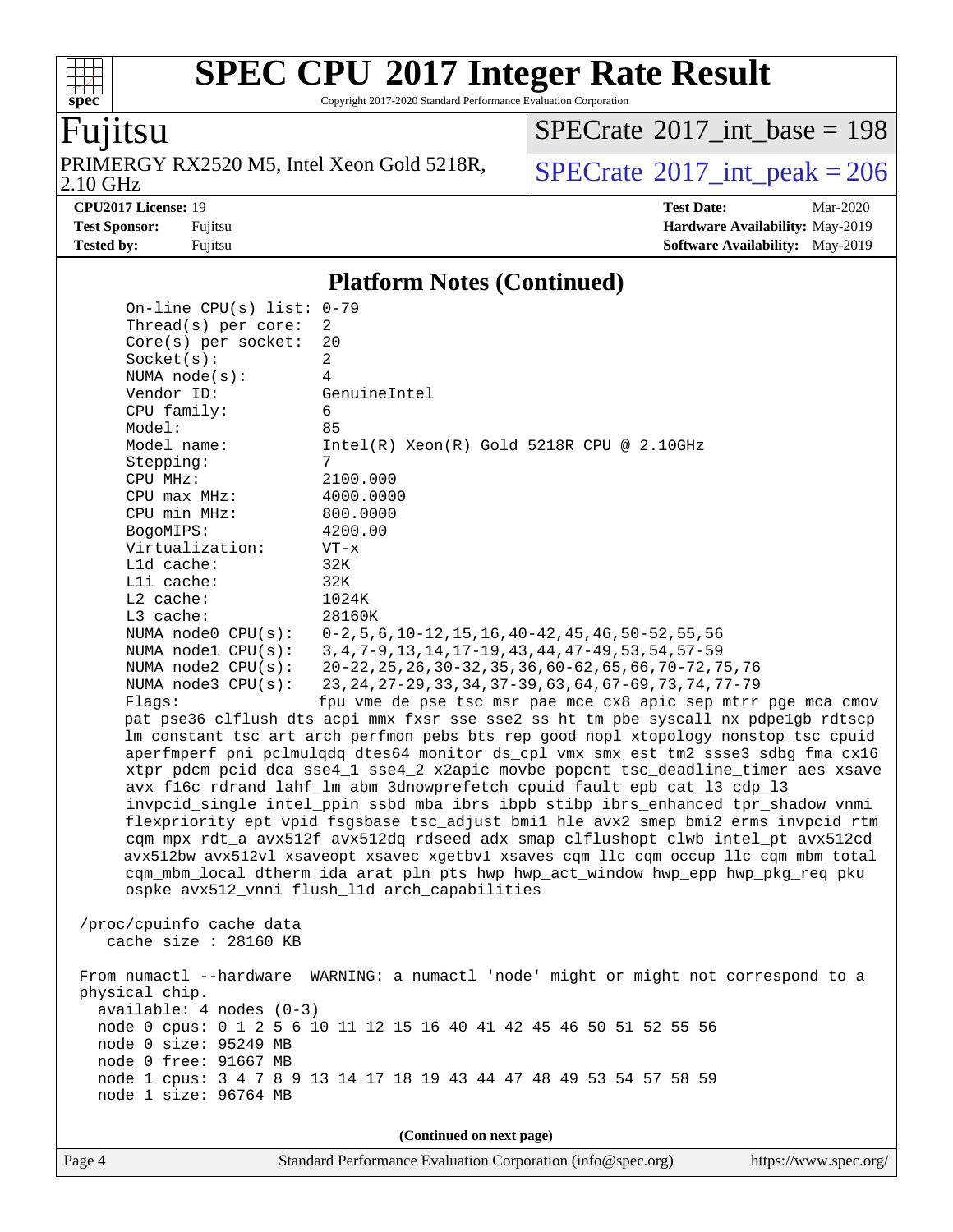Copyright 2017-2020 Standard Performance Evaluation Corporation

#### Fujitsu

**[spec](http://www.spec.org/)**

 $+\ +$ 

2.10 GHz PRIMERGY RX2520 M5, Intel Xeon Gold 5218R,  $\vert$  [SPECrate](http://www.spec.org/auto/cpu2017/Docs/result-fields.html#SPECrate2017intpeak)  $2017$  int peak = 206

 $SPECTate$ <sup>®</sup>[2017\\_int\\_base =](http://www.spec.org/auto/cpu2017/Docs/result-fields.html#SPECrate2017intbase) 198

**[CPU2017 License:](http://www.spec.org/auto/cpu2017/Docs/result-fields.html#CPU2017License)** 19 **[Test Date:](http://www.spec.org/auto/cpu2017/Docs/result-fields.html#TestDate)** Mar-2020 **[Test Sponsor:](http://www.spec.org/auto/cpu2017/Docs/result-fields.html#TestSponsor)** Fujitsu **[Hardware Availability:](http://www.spec.org/auto/cpu2017/Docs/result-fields.html#HardwareAvailability)** May-2019 **[Tested by:](http://www.spec.org/auto/cpu2017/Docs/result-fields.html#Testedby)** Fujitsu **Fujitsu <b>[Software Availability:](http://www.spec.org/auto/cpu2017/Docs/result-fields.html#SoftwareAvailability)** May-2019

#### **[Platform Notes \(Continued\)](http://www.spec.org/auto/cpu2017/Docs/result-fields.html#PlatformNotes)**

 node 1 free: 96476 MB node 2 cpus: 20 21 22 25 26 30 31 32 35 36 60 61 62 65 66 70 71 72 75 76 node 2 size: 96764 MB node 2 free: 96503 MB node 3 cpus: 23 24 27 28 29 33 34 37 38 39 63 64 67 68 69 73 74 77 78 79 node 3 size: 96762 MB node 3 free: 96493 MB node distances: node 0 1 2 3 0: 10 11 21 21 1: 11 10 21 21 2: 21 21 10 11 3: 21 21 11 10 From /proc/meminfo MemTotal: 394793548 kB HugePages\_Total: 0 Hugepagesize: 2048 kB From /etc/\*release\* /etc/\*version\* os-release: NAME="SLES" VERSION="15" VERSION\_ID="15" PRETTY\_NAME="SUSE Linux Enterprise Server 15" ID="sles" ID\_LIKE="suse" ANSI\_COLOR="0;32" CPE\_NAME="cpe:/o:suse:sles:15" uname -a: Linux sles15 4.12.14-25.28-default #1 SMP Wed Jan 16 20:00:47 UTC 2019 (dd6077c) x86\_64 x86\_64 x86\_64 GNU/Linux Kernel self-reported vulnerability status: CVE-2018-3620 (L1 Terminal Fault): Not affected Microarchitectural Data Sampling: No status reported CVE-2017-5754 (Meltdown): Not affected CVE-2018-3639 (Speculative Store Bypass): Mitigation: Speculative Store Bypass disabled via prctl and seccomp CVE-2017-5753 (Spectre variant 1): Mitigation: \_\_user pointer sanitization CVE-2017-5715 (Spectre variant 2): Mitigation: Enhanced IBRS, IBPB: conditional, RSB filling run-level 3 Mar 12 19:57 **(Continued on next page)**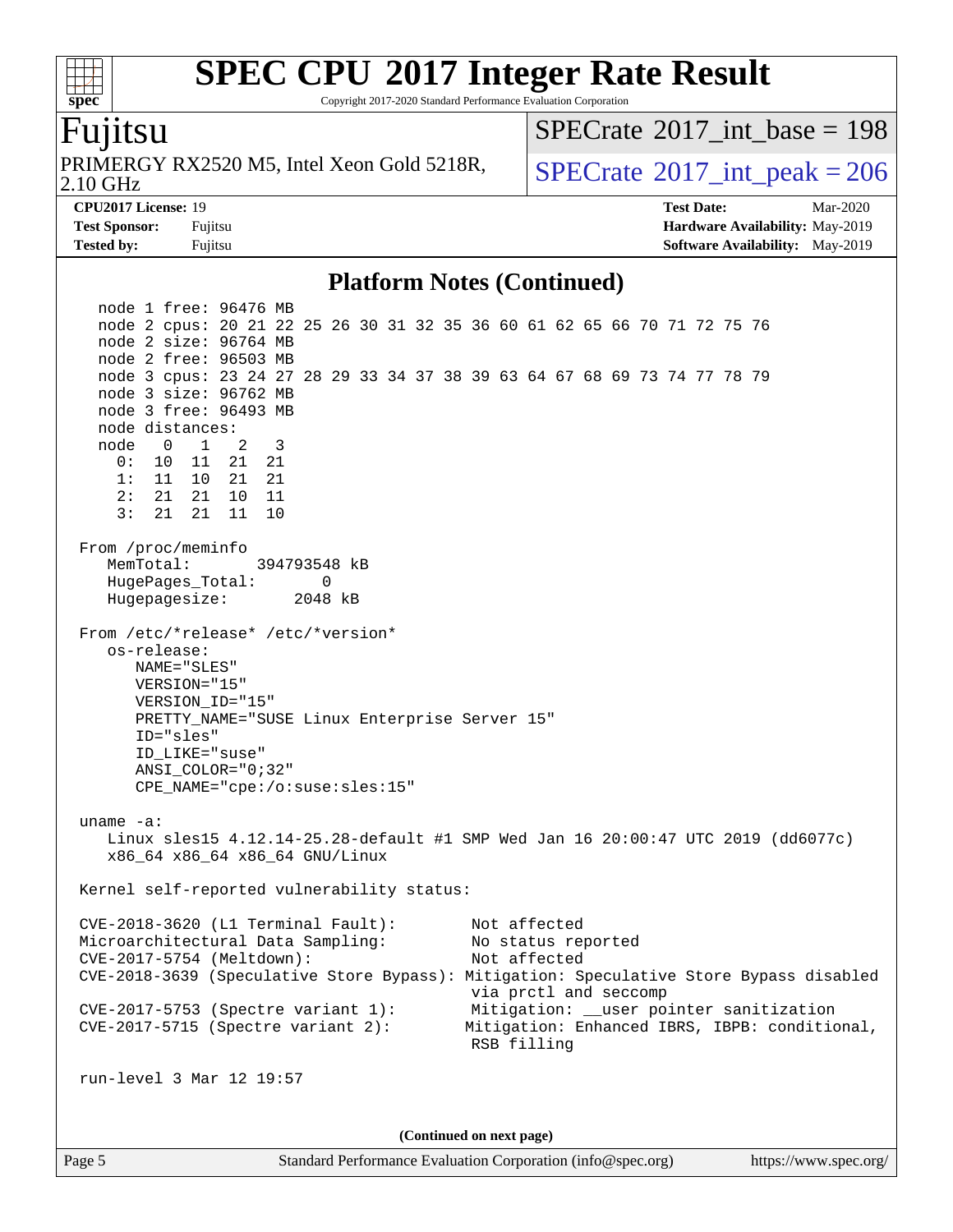Copyright 2017-2020 Standard Performance Evaluation Corporation

### Fujitsu

**[spec](http://www.spec.org/)**

 $\color{red} \dashv \dashv \color{red} \dashv$ 

2.10 GHz PRIMERGY RX2520 M5, Intel Xeon Gold 5218R,  $SPECrate^{\circ}2017\_int\_peak = 206$  $SPECrate^{\circ}2017\_int\_peak = 206$ 

 $SPECrate$ <sup>®</sup>[2017\\_int\\_base =](http://www.spec.org/auto/cpu2017/Docs/result-fields.html#SPECrate2017intbase) 198

**[CPU2017 License:](http://www.spec.org/auto/cpu2017/Docs/result-fields.html#CPU2017License)** 19 **[Test Date:](http://www.spec.org/auto/cpu2017/Docs/result-fields.html#TestDate)** Mar-2020 **[Test Sponsor:](http://www.spec.org/auto/cpu2017/Docs/result-fields.html#TestSponsor)** Fujitsu **[Hardware Availability:](http://www.spec.org/auto/cpu2017/Docs/result-fields.html#HardwareAvailability)** May-2019 **[Tested by:](http://www.spec.org/auto/cpu2017/Docs/result-fields.html#Testedby)** Fujitsu **Fugital Example 2019 [Software Availability:](http://www.spec.org/auto/cpu2017/Docs/result-fields.html#SoftwareAvailability)** May-2019

#### **[Platform Notes \(Continued\)](http://www.spec.org/auto/cpu2017/Docs/result-fields.html#PlatformNotes)**

| (Continued on next page)                                                                                                                                                                                                                                                                                                                                  |  |
|-----------------------------------------------------------------------------------------------------------------------------------------------------------------------------------------------------------------------------------------------------------------------------------------------------------------------------------------------------------|--|
| Intel(R) C Intel(R) 64 Compiler for applications running on $IA-32$ , Version<br>19.0.4.227 Build 20190416<br>Copyright (C) 1985-2019 Intel Corporation. All rights reserved.                                                                                                                                                                             |  |
| $\vert$ 502.gcc_r(peak)<br>C                                                                                                                                                                                                                                                                                                                              |  |
| Intel(R) C Intel(R) 64 Compiler for applications running on Intel(R) 64,<br>Version 19.0.4.227 Build 20190416<br>Copyright (C) 1985-2019 Intel Corporation. All rights reserved.                                                                                                                                                                          |  |
| 500.perlbench_r(base, peak) 502.gcc_r(base) 505.mcf_r(base, peak)<br>C<br>$525.x264_r(base, peak) 557.xz_r(base, peak)$                                                                                                                                                                                                                                   |  |
| Intel(R) C Intel(R) 64 Compiler for applications running on IA-32, Version<br>19.0.4.227 Build 20190416<br>Copyright (C) 1985-2019 Intel Corporation. All rights reserved.                                                                                                                                                                                |  |
| ===========================<br>$\vert$ 502.gcc_r(peak)<br>C                                                                                                                                                                                                                                                                                               |  |
| <b>Compiler Version Notes</b>                                                                                                                                                                                                                                                                                                                             |  |
| 12x Micron 36ASF4G72PZ-2G9E2 32 GB 2 rank 2933, configured at 2666<br>(End of data from sysinfo program)                                                                                                                                                                                                                                                  |  |
| Additional information from dmidecode follows. WARNING: Use caution when you interpret<br>this section. The 'dmidecode' program reads system data which is "intended to allow<br>hardware to be accurately determined", but the intent may not be met, as there are<br>frequent changes to hardware, firmware, and the "DMTF SMBIOS" standard.<br>Memory: |  |
| From /sys/devices/virtual/dmi/id<br>BIOS:<br>FUJITSU // American Megatrends Inc. V5.0.0.14 R1.18.0 for D3386-Blx<br>02/10/2020<br>Vendor: FUJITSU<br>Product: PRIMERGY RX2520 M5<br>Product Family: SERVER<br>Serial: YMNRXXXX17                                                                                                                          |  |
| SPEC is set to: /home/Benchmark/cpu2017-1.1.0<br>Filesystem Type Size Used Avail Use% Mounted on<br>/dev/sda2 ext4 188G 33G 146G 19% /                                                                                                                                                                                                                    |  |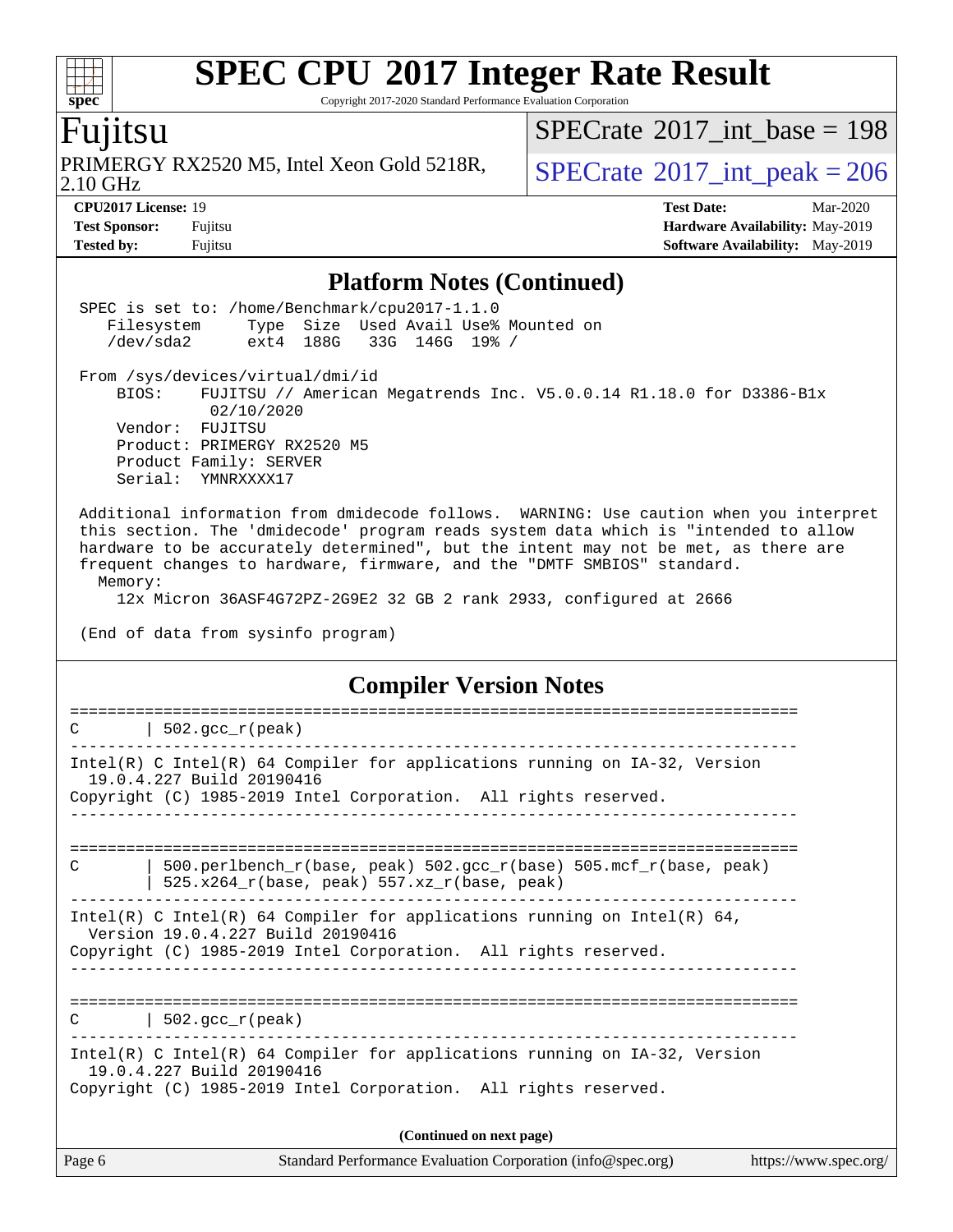Copyright 2017-2020 Standard Performance Evaluation Corporation

### Fujitsu

**[spec](http://www.spec.org/)**

2.10 GHz PRIMERGY RX2520 M5, Intel Xeon Gold 5218R,  $SPECrate^{\circ}2017\_int\_peak = 206$  $SPECrate^{\circ}2017\_int\_peak = 206$ 

 $SPECrate$ <sup>®</sup>[2017\\_int\\_base =](http://www.spec.org/auto/cpu2017/Docs/result-fields.html#SPECrate2017intbase) 198

**[CPU2017 License:](http://www.spec.org/auto/cpu2017/Docs/result-fields.html#CPU2017License)** 19 **[Test Date:](http://www.spec.org/auto/cpu2017/Docs/result-fields.html#TestDate)** Mar-2020 **[Test Sponsor:](http://www.spec.org/auto/cpu2017/Docs/result-fields.html#TestSponsor)** Fujitsu **[Hardware Availability:](http://www.spec.org/auto/cpu2017/Docs/result-fields.html#HardwareAvailability)** May-2019 **[Tested by:](http://www.spec.org/auto/cpu2017/Docs/result-fields.html#Testedby)** Fujitsu **Fugital Example 2019 [Software Availability:](http://www.spec.org/auto/cpu2017/Docs/result-fields.html#SoftwareAvailability)** May-2019

#### **[Compiler Version Notes \(Continued\)](http://www.spec.org/auto/cpu2017/Docs/result-fields.html#CompilerVersionNotes)**

| $C++$<br>$C++$<br>Fortran | 520.omnetpp_r(base, peak) 523.xalancbmk_r(base)<br>531.deepsjeng_r(base, peak) 541.leela_r(base, peak)<br>Intel(R) $C++$ Intel(R) 64 Compiler for applications running on Intel(R) 64,<br>Version 19.0.4.227 Build 20190416<br>Copyright (C) 1985-2019 Intel Corporation. All rights reserved.<br>$C++$   523.xalancbmk_r(peak)<br>Intel(R) $C++$ Intel(R) 64 Compiler for applications running on $IA-32$ , Version<br>19.0.4.227 Build 20190416<br>Copyright (C) 1985-2019 Intel Corporation. All rights reserved.<br>520.omnetpp_r(base, peak) 523.xalancbmk_r(base)<br>531.deepsjeng_r(base, peak) 541.leela_r(base, peak)<br>Intel(R) C++ Intel(R) 64 Compiler for applications running on Intel(R) 64,<br>Version 19.0.4.227 Build 20190416<br>Copyright (C) 1985-2019 Intel Corporation. All rights reserved.<br>548.exchange2_r(base, peak)<br>(Continued on next page) |  |
|---------------------------|---------------------------------------------------------------------------------------------------------------------------------------------------------------------------------------------------------------------------------------------------------------------------------------------------------------------------------------------------------------------------------------------------------------------------------------------------------------------------------------------------------------------------------------------------------------------------------------------------------------------------------------------------------------------------------------------------------------------------------------------------------------------------------------------------------------------------------------------------------------------------------|--|
|                           |                                                                                                                                                                                                                                                                                                                                                                                                                                                                                                                                                                                                                                                                                                                                                                                                                                                                                 |  |
|                           |                                                                                                                                                                                                                                                                                                                                                                                                                                                                                                                                                                                                                                                                                                                                                                                                                                                                                 |  |
|                           |                                                                                                                                                                                                                                                                                                                                                                                                                                                                                                                                                                                                                                                                                                                                                                                                                                                                                 |  |
|                           |                                                                                                                                                                                                                                                                                                                                                                                                                                                                                                                                                                                                                                                                                                                                                                                                                                                                                 |  |
|                           |                                                                                                                                                                                                                                                                                                                                                                                                                                                                                                                                                                                                                                                                                                                                                                                                                                                                                 |  |
|                           |                                                                                                                                                                                                                                                                                                                                                                                                                                                                                                                                                                                                                                                                                                                                                                                                                                                                                 |  |
|                           |                                                                                                                                                                                                                                                                                                                                                                                                                                                                                                                                                                                                                                                                                                                                                                                                                                                                                 |  |
|                           |                                                                                                                                                                                                                                                                                                                                                                                                                                                                                                                                                                                                                                                                                                                                                                                                                                                                                 |  |
|                           |                                                                                                                                                                                                                                                                                                                                                                                                                                                                                                                                                                                                                                                                                                                                                                                                                                                                                 |  |
|                           | $Intel(R)$ C++ Intel(R) 64 Compiler for applications running on IA-32, Version<br>19.0.4.227 Build 20190416<br>Copyright (C) 1985-2019 Intel Corporation. All rights reserved.                                                                                                                                                                                                                                                                                                                                                                                                                                                                                                                                                                                                                                                                                                  |  |
|                           | $C++$   523.xalancbmk_r(peak)                                                                                                                                                                                                                                                                                                                                                                                                                                                                                                                                                                                                                                                                                                                                                                                                                                                   |  |
|                           | Intel(R) C Intel(R) 64 Compiler for applications running on Intel(R) 64,<br>Version 19.0.4.227 Build 20190416<br>Copyright (C) 1985-2019 Intel Corporation. All rights reserved.                                                                                                                                                                                                                                                                                                                                                                                                                                                                                                                                                                                                                                                                                                |  |
|                           | $525.x264_r(base, peak) 557.xz_r(base, peak)$                                                                                                                                                                                                                                                                                                                                                                                                                                                                                                                                                                                                                                                                                                                                                                                                                                   |  |
| C                         | 500.perlbench_r(base, peak) 502.gcc_r(base) 505.mcf_r(base, peak)                                                                                                                                                                                                                                                                                                                                                                                                                                                                                                                                                                                                                                                                                                                                                                                                               |  |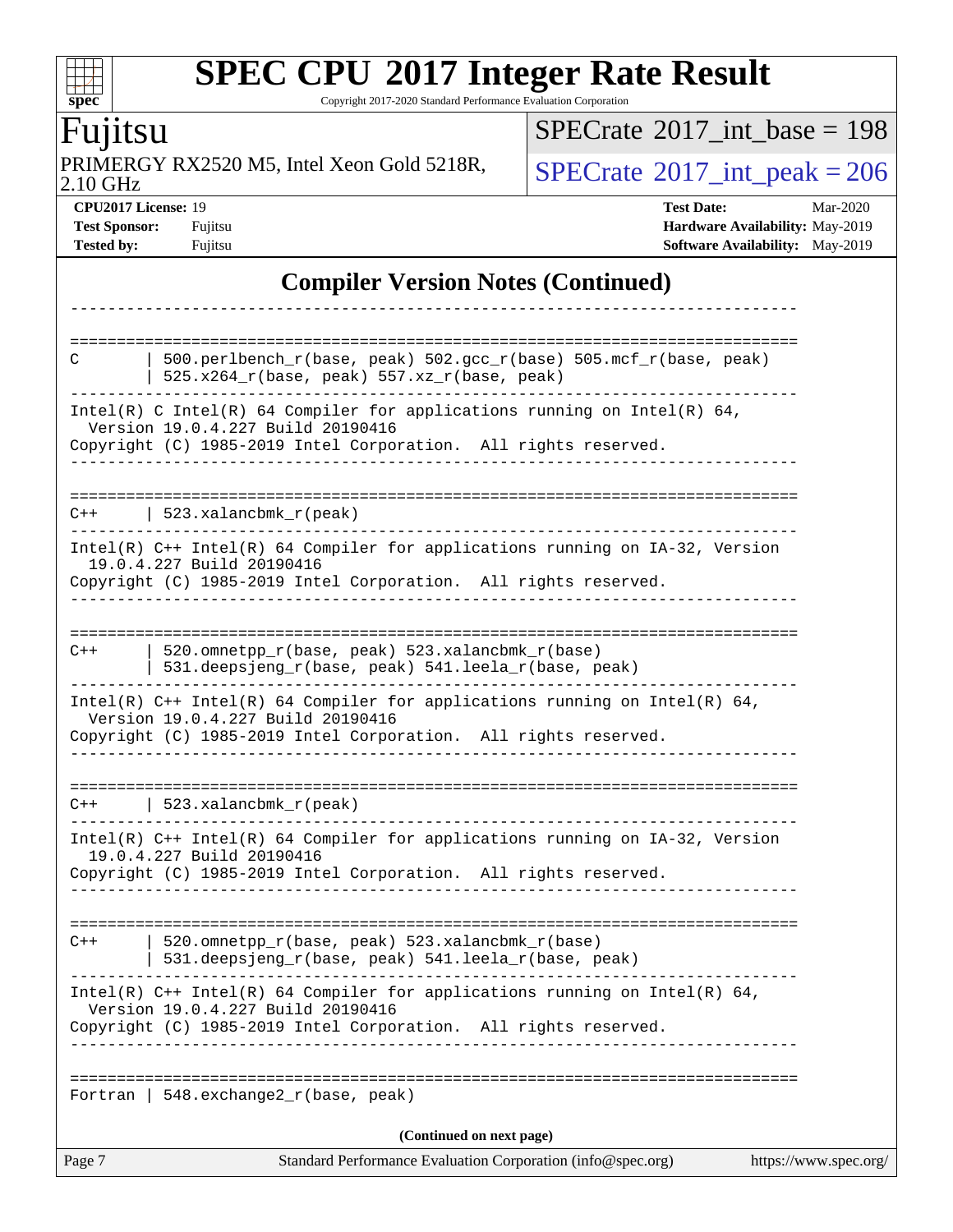Copyright 2017-2020 Standard Performance Evaluation Corporation

### Fujitsu

**[spec](http://www.spec.org/)**

2.10 GHz PRIMERGY RX2520 M5, Intel Xeon Gold 5218R,  $\vert$  [SPECrate](http://www.spec.org/auto/cpu2017/Docs/result-fields.html#SPECrate2017intpeak)  $2017$  int peak = 206

 $SPECTate@2017_int\_base = 198$ 

**[CPU2017 License:](http://www.spec.org/auto/cpu2017/Docs/result-fields.html#CPU2017License)** 19 **[Test Date:](http://www.spec.org/auto/cpu2017/Docs/result-fields.html#TestDate)** Mar-2020 **[Test Sponsor:](http://www.spec.org/auto/cpu2017/Docs/result-fields.html#TestSponsor)** Fujitsu **[Hardware Availability:](http://www.spec.org/auto/cpu2017/Docs/result-fields.html#HardwareAvailability)** May-2019 **[Tested by:](http://www.spec.org/auto/cpu2017/Docs/result-fields.html#Testedby)** Fujitsu **[Software Availability:](http://www.spec.org/auto/cpu2017/Docs/result-fields.html#SoftwareAvailability)** May-2019

#### **[Compiler Version Notes \(Continued\)](http://www.spec.org/auto/cpu2017/Docs/result-fields.html#CompilerVersionNotes)**

------------------------------------------------------------------------------ Intel(R) Fortran Intel(R) 64 Compiler for applications running on Intel(R) 64, Version 19.0.4.227 Build 20190416 Copyright (C) 1985-2019 Intel Corporation. All rights reserved. ------------------------------------------------------------------------------

**[Base Compiler Invocation](http://www.spec.org/auto/cpu2017/Docs/result-fields.html#BaseCompilerInvocation)**

[C benchmarks](http://www.spec.org/auto/cpu2017/Docs/result-fields.html#Cbenchmarks): [icc -m64 -std=c11](http://www.spec.org/cpu2017/results/res2020q2/cpu2017-20200331-21874.flags.html#user_CCbase_intel_icc_64bit_c11_33ee0cdaae7deeeab2a9725423ba97205ce30f63b9926c2519791662299b76a0318f32ddfffdc46587804de3178b4f9328c46fa7c2b0cd779d7a61945c91cd35)

[C++ benchmarks:](http://www.spec.org/auto/cpu2017/Docs/result-fields.html#CXXbenchmarks) [icpc -m64](http://www.spec.org/cpu2017/results/res2020q2/cpu2017-20200331-21874.flags.html#user_CXXbase_intel_icpc_64bit_4ecb2543ae3f1412ef961e0650ca070fec7b7afdcd6ed48761b84423119d1bf6bdf5cad15b44d48e7256388bc77273b966e5eb805aefd121eb22e9299b2ec9d9)

[Fortran benchmarks](http://www.spec.org/auto/cpu2017/Docs/result-fields.html#Fortranbenchmarks): [ifort -m64](http://www.spec.org/cpu2017/results/res2020q2/cpu2017-20200331-21874.flags.html#user_FCbase_intel_ifort_64bit_24f2bb282fbaeffd6157abe4f878425411749daecae9a33200eee2bee2fe76f3b89351d69a8130dd5949958ce389cf37ff59a95e7a40d588e8d3a57e0c3fd751)

### **[Base Portability Flags](http://www.spec.org/auto/cpu2017/Docs/result-fields.html#BasePortabilityFlags)**

 500.perlbench\_r: [-DSPEC\\_LP64](http://www.spec.org/cpu2017/results/res2020q2/cpu2017-20200331-21874.flags.html#b500.perlbench_r_basePORTABILITY_DSPEC_LP64) [-DSPEC\\_LINUX\\_X64](http://www.spec.org/cpu2017/results/res2020q2/cpu2017-20200331-21874.flags.html#b500.perlbench_r_baseCPORTABILITY_DSPEC_LINUX_X64) 502.gcc\_r: [-DSPEC\\_LP64](http://www.spec.org/cpu2017/results/res2020q2/cpu2017-20200331-21874.flags.html#suite_basePORTABILITY502_gcc_r_DSPEC_LP64) 505.mcf\_r: [-DSPEC\\_LP64](http://www.spec.org/cpu2017/results/res2020q2/cpu2017-20200331-21874.flags.html#suite_basePORTABILITY505_mcf_r_DSPEC_LP64) 520.omnetpp\_r: [-DSPEC\\_LP64](http://www.spec.org/cpu2017/results/res2020q2/cpu2017-20200331-21874.flags.html#suite_basePORTABILITY520_omnetpp_r_DSPEC_LP64) 523.xalancbmk\_r: [-DSPEC\\_LP64](http://www.spec.org/cpu2017/results/res2020q2/cpu2017-20200331-21874.flags.html#suite_basePORTABILITY523_xalancbmk_r_DSPEC_LP64) [-DSPEC\\_LINUX](http://www.spec.org/cpu2017/results/res2020q2/cpu2017-20200331-21874.flags.html#b523.xalancbmk_r_baseCXXPORTABILITY_DSPEC_LINUX) 525.x264\_r: [-DSPEC\\_LP64](http://www.spec.org/cpu2017/results/res2020q2/cpu2017-20200331-21874.flags.html#suite_basePORTABILITY525_x264_r_DSPEC_LP64) 531.deepsjeng\_r: [-DSPEC\\_LP64](http://www.spec.org/cpu2017/results/res2020q2/cpu2017-20200331-21874.flags.html#suite_basePORTABILITY531_deepsjeng_r_DSPEC_LP64) 541.leela\_r: [-DSPEC\\_LP64](http://www.spec.org/cpu2017/results/res2020q2/cpu2017-20200331-21874.flags.html#suite_basePORTABILITY541_leela_r_DSPEC_LP64) 548.exchange2\_r: [-DSPEC\\_LP64](http://www.spec.org/cpu2017/results/res2020q2/cpu2017-20200331-21874.flags.html#suite_basePORTABILITY548_exchange2_r_DSPEC_LP64) 557.xz\_r: [-DSPEC\\_LP64](http://www.spec.org/cpu2017/results/res2020q2/cpu2017-20200331-21874.flags.html#suite_basePORTABILITY557_xz_r_DSPEC_LP64)

### **[Base Optimization Flags](http://www.spec.org/auto/cpu2017/Docs/result-fields.html#BaseOptimizationFlags)**

[C benchmarks](http://www.spec.org/auto/cpu2017/Docs/result-fields.html#Cbenchmarks):

[-Wl,-z,muldefs](http://www.spec.org/cpu2017/results/res2020q2/cpu2017-20200331-21874.flags.html#user_CCbase_link_force_multiple1_b4cbdb97b34bdee9ceefcfe54f4c8ea74255f0b02a4b23e853cdb0e18eb4525ac79b5a88067c842dd0ee6996c24547a27a4b99331201badda8798ef8a743f577) [-xCORE-AVX512](http://www.spec.org/cpu2017/results/res2020q2/cpu2017-20200331-21874.flags.html#user_CCbase_f-xCORE-AVX512) [-ipo](http://www.spec.org/cpu2017/results/res2020q2/cpu2017-20200331-21874.flags.html#user_CCbase_f-ipo) [-O3](http://www.spec.org/cpu2017/results/res2020q2/cpu2017-20200331-21874.flags.html#user_CCbase_f-O3) [-no-prec-div](http://www.spec.org/cpu2017/results/res2020q2/cpu2017-20200331-21874.flags.html#user_CCbase_f-no-prec-div) [-qopt-mem-layout-trans=4](http://www.spec.org/cpu2017/results/res2020q2/cpu2017-20200331-21874.flags.html#user_CCbase_f-qopt-mem-layout-trans_fa39e755916c150a61361b7846f310bcdf6f04e385ef281cadf3647acec3f0ae266d1a1d22d972a7087a248fd4e6ca390a3634700869573d231a252c784941a8) [-L/usr/local/IntelCompiler19/compilers\\_and\\_libraries\\_2019.4.227/linux/compiler/lib/intel64](http://www.spec.org/cpu2017/results/res2020q2/cpu2017-20200331-21874.flags.html#user_CCbase_qkmalloc_link_0ffe0cb02c68ef1b443a077c7888c10c67ca0d1dd7138472156f06a085bbad385f78d49618ad55dca9db3b1608e84afc2f69b4003b1d1ca498a9fc1462ccefda) [-lqkmalloc](http://www.spec.org/cpu2017/results/res2020q2/cpu2017-20200331-21874.flags.html#user_CCbase_qkmalloc_link_lib_79a818439969f771c6bc311cfd333c00fc099dad35c030f5aab9dda831713d2015205805422f83de8875488a2991c0a156aaa600e1f9138f8fc37004abc96dc5)

#### [C++ benchmarks](http://www.spec.org/auto/cpu2017/Docs/result-fields.html#CXXbenchmarks): [-Wl,-z,muldefs](http://www.spec.org/cpu2017/results/res2020q2/cpu2017-20200331-21874.flags.html#user_CXXbase_link_force_multiple1_b4cbdb97b34bdee9ceefcfe54f4c8ea74255f0b02a4b23e853cdb0e18eb4525ac79b5a88067c842dd0ee6996c24547a27a4b99331201badda8798ef8a743f577) [-xCORE-AVX512](http://www.spec.org/cpu2017/results/res2020q2/cpu2017-20200331-21874.flags.html#user_CXXbase_f-xCORE-AVX512) [-ipo](http://www.spec.org/cpu2017/results/res2020q2/cpu2017-20200331-21874.flags.html#user_CXXbase_f-ipo) [-O3](http://www.spec.org/cpu2017/results/res2020q2/cpu2017-20200331-21874.flags.html#user_CXXbase_f-O3) [-no-prec-div](http://www.spec.org/cpu2017/results/res2020q2/cpu2017-20200331-21874.flags.html#user_CXXbase_f-no-prec-div) [-qopt-mem-layout-trans=4](http://www.spec.org/cpu2017/results/res2020q2/cpu2017-20200331-21874.flags.html#user_CXXbase_f-qopt-mem-layout-trans_fa39e755916c150a61361b7846f310bcdf6f04e385ef281cadf3647acec3f0ae266d1a1d22d972a7087a248fd4e6ca390a3634700869573d231a252c784941a8)

**(Continued on next page)**

Page 8 Standard Performance Evaluation Corporation [\(info@spec.org\)](mailto:info@spec.org) <https://www.spec.org/>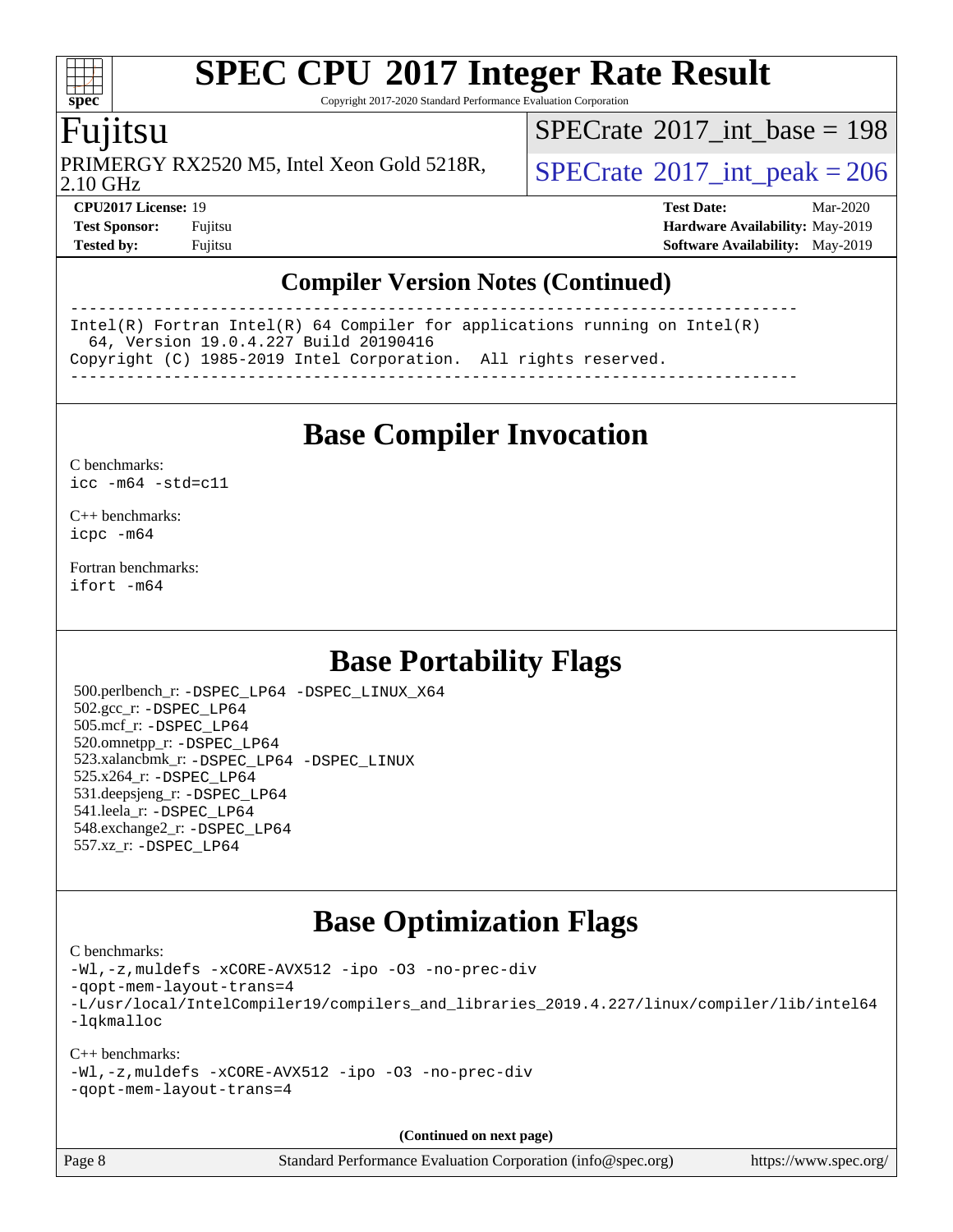Copyright 2017-2020 Standard Performance Evaluation Corporation

### Fujitsu

PRIMERGY RX2520 M5, Intel Xeon Gold 5218R,  $\vert$  [SPECrate](http://www.spec.org/auto/cpu2017/Docs/result-fields.html#SPECrate2017intpeak)  $2017$  int peak = 206

 $SPECTate@2017_int\_base = 198$ 

2.10 GHz

**[spec](http://www.spec.org/)**

**[CPU2017 License:](http://www.spec.org/auto/cpu2017/Docs/result-fields.html#CPU2017License)** 19 **[Test Date:](http://www.spec.org/auto/cpu2017/Docs/result-fields.html#TestDate)** Mar-2020 **[Test Sponsor:](http://www.spec.org/auto/cpu2017/Docs/result-fields.html#TestSponsor)** Fujitsu **[Hardware Availability:](http://www.spec.org/auto/cpu2017/Docs/result-fields.html#HardwareAvailability)** May-2019 **[Tested by:](http://www.spec.org/auto/cpu2017/Docs/result-fields.html#Testedby)** Fujitsu **Fugital [Software Availability:](http://www.spec.org/auto/cpu2017/Docs/result-fields.html#SoftwareAvailability)** May-2019

### **[Base Optimization Flags \(Continued\)](http://www.spec.org/auto/cpu2017/Docs/result-fields.html#BaseOptimizationFlags)**

[C++ benchmarks](http://www.spec.org/auto/cpu2017/Docs/result-fields.html#CXXbenchmarks) (continued):

[-L/usr/local/IntelCompiler19/compilers\\_and\\_libraries\\_2019.4.227/linux/compiler/lib/intel64](http://www.spec.org/cpu2017/results/res2020q2/cpu2017-20200331-21874.flags.html#user_CXXbase_qkmalloc_link_0ffe0cb02c68ef1b443a077c7888c10c67ca0d1dd7138472156f06a085bbad385f78d49618ad55dca9db3b1608e84afc2f69b4003b1d1ca498a9fc1462ccefda) [-lqkmalloc](http://www.spec.org/cpu2017/results/res2020q2/cpu2017-20200331-21874.flags.html#user_CXXbase_qkmalloc_link_lib_79a818439969f771c6bc311cfd333c00fc099dad35c030f5aab9dda831713d2015205805422f83de8875488a2991c0a156aaa600e1f9138f8fc37004abc96dc5)

#### [Fortran benchmarks:](http://www.spec.org/auto/cpu2017/Docs/result-fields.html#Fortranbenchmarks)

```
-Wl,-z,muldefs -xCORE-AVX512 -ipo -O3 -no-prec-div
-qopt-mem-layout-trans=4 -nostandard-realloc-lhs -align array32byte
-L/usr/local/IntelCompiler19/compilers_and_libraries_2019.4.227/linux/compiler/lib/intel64
-lqkmalloc
```
### **[Peak Compiler Invocation](http://www.spec.org/auto/cpu2017/Docs/result-fields.html#PeakCompilerInvocation)**

[C benchmarks \(except as noted below\)](http://www.spec.org/auto/cpu2017/Docs/result-fields.html#Cbenchmarksexceptasnotedbelow): [icc -m64 -std=c11](http://www.spec.org/cpu2017/results/res2020q2/cpu2017-20200331-21874.flags.html#user_CCpeak_intel_icc_64bit_c11_33ee0cdaae7deeeab2a9725423ba97205ce30f63b9926c2519791662299b76a0318f32ddfffdc46587804de3178b4f9328c46fa7c2b0cd779d7a61945c91cd35)

502.gcc\_r: [icc -m32 -std=c11 -L/usr/local/IntelCompiler19/compilers\\_and\\_libraries\\_2019.4.227/linux/compiler/lib/ia32\\_lin](http://www.spec.org/cpu2017/results/res2020q2/cpu2017-20200331-21874.flags.html#user_peakCCLD502_gcc_r_intel_icc_38a193a897536fa645efb1dc6ac2bea2bddbbe56f130e144a606d1b2649003f27c79f8814020c1f9355cbbf0d7ab0d194a7a979ee1e2a95641bbb8cf571aac7b)

[C++ benchmarks \(except as noted below\)](http://www.spec.org/auto/cpu2017/Docs/result-fields.html#CXXbenchmarksexceptasnotedbelow): [icpc -m64](http://www.spec.org/cpu2017/results/res2020q2/cpu2017-20200331-21874.flags.html#user_CXXpeak_intel_icpc_64bit_4ecb2543ae3f1412ef961e0650ca070fec7b7afdcd6ed48761b84423119d1bf6bdf5cad15b44d48e7256388bc77273b966e5eb805aefd121eb22e9299b2ec9d9)

523.xalancbmk\_r: [icpc -m32 -L/usr/local/IntelCompiler19/compilers\\_and\\_libraries\\_2019.4.227/linux/compiler/lib/ia32\\_lin](http://www.spec.org/cpu2017/results/res2020q2/cpu2017-20200331-21874.flags.html#user_peakCXXLD523_xalancbmk_r_intel_icpc_840f965b38320ad10acba6032d6ca4c816e722c432c250f3408feae347068ba449f694544a48cf12cd3bde3495e328e6747ab0f629c2925d3062e2ee144af951)

[Fortran benchmarks](http://www.spec.org/auto/cpu2017/Docs/result-fields.html#Fortranbenchmarks): [ifort -m64](http://www.spec.org/cpu2017/results/res2020q2/cpu2017-20200331-21874.flags.html#user_FCpeak_intel_ifort_64bit_24f2bb282fbaeffd6157abe4f878425411749daecae9a33200eee2bee2fe76f3b89351d69a8130dd5949958ce389cf37ff59a95e7a40d588e8d3a57e0c3fd751)

### **[Peak Portability Flags](http://www.spec.org/auto/cpu2017/Docs/result-fields.html#PeakPortabilityFlags)**

 500.perlbench\_r: [-DSPEC\\_LP64](http://www.spec.org/cpu2017/results/res2020q2/cpu2017-20200331-21874.flags.html#b500.perlbench_r_peakPORTABILITY_DSPEC_LP64) [-DSPEC\\_LINUX\\_X64](http://www.spec.org/cpu2017/results/res2020q2/cpu2017-20200331-21874.flags.html#b500.perlbench_r_peakCPORTABILITY_DSPEC_LINUX_X64) 502.gcc\_r: [-D\\_FILE\\_OFFSET\\_BITS=64](http://www.spec.org/cpu2017/results/res2020q2/cpu2017-20200331-21874.flags.html#user_peakPORTABILITY502_gcc_r_file_offset_bits_64_5ae949a99b284ddf4e95728d47cb0843d81b2eb0e18bdfe74bbf0f61d0b064f4bda2f10ea5eb90e1dcab0e84dbc592acfc5018bc955c18609f94ddb8d550002c) 505.mcf\_r: [-DSPEC\\_LP64](http://www.spec.org/cpu2017/results/res2020q2/cpu2017-20200331-21874.flags.html#suite_peakPORTABILITY505_mcf_r_DSPEC_LP64) 520.omnetpp\_r: [-DSPEC\\_LP64](http://www.spec.org/cpu2017/results/res2020q2/cpu2017-20200331-21874.flags.html#suite_peakPORTABILITY520_omnetpp_r_DSPEC_LP64) 523.xalancbmk\_r: [-D\\_FILE\\_OFFSET\\_BITS=64](http://www.spec.org/cpu2017/results/res2020q2/cpu2017-20200331-21874.flags.html#user_peakPORTABILITY523_xalancbmk_r_file_offset_bits_64_5ae949a99b284ddf4e95728d47cb0843d81b2eb0e18bdfe74bbf0f61d0b064f4bda2f10ea5eb90e1dcab0e84dbc592acfc5018bc955c18609f94ddb8d550002c) [-DSPEC\\_LINUX](http://www.spec.org/cpu2017/results/res2020q2/cpu2017-20200331-21874.flags.html#b523.xalancbmk_r_peakCXXPORTABILITY_DSPEC_LINUX) 525.x264\_r: [-DSPEC\\_LP64](http://www.spec.org/cpu2017/results/res2020q2/cpu2017-20200331-21874.flags.html#suite_peakPORTABILITY525_x264_r_DSPEC_LP64) 531.deepsjeng\_r: [-DSPEC\\_LP64](http://www.spec.org/cpu2017/results/res2020q2/cpu2017-20200331-21874.flags.html#suite_peakPORTABILITY531_deepsjeng_r_DSPEC_LP64) 541.leela\_r: [-DSPEC\\_LP64](http://www.spec.org/cpu2017/results/res2020q2/cpu2017-20200331-21874.flags.html#suite_peakPORTABILITY541_leela_r_DSPEC_LP64) 548.exchange2\_r: [-DSPEC\\_LP64](http://www.spec.org/cpu2017/results/res2020q2/cpu2017-20200331-21874.flags.html#suite_peakPORTABILITY548_exchange2_r_DSPEC_LP64) 557.xz\_r: [-DSPEC\\_LP64](http://www.spec.org/cpu2017/results/res2020q2/cpu2017-20200331-21874.flags.html#suite_peakPORTABILITY557_xz_r_DSPEC_LP64)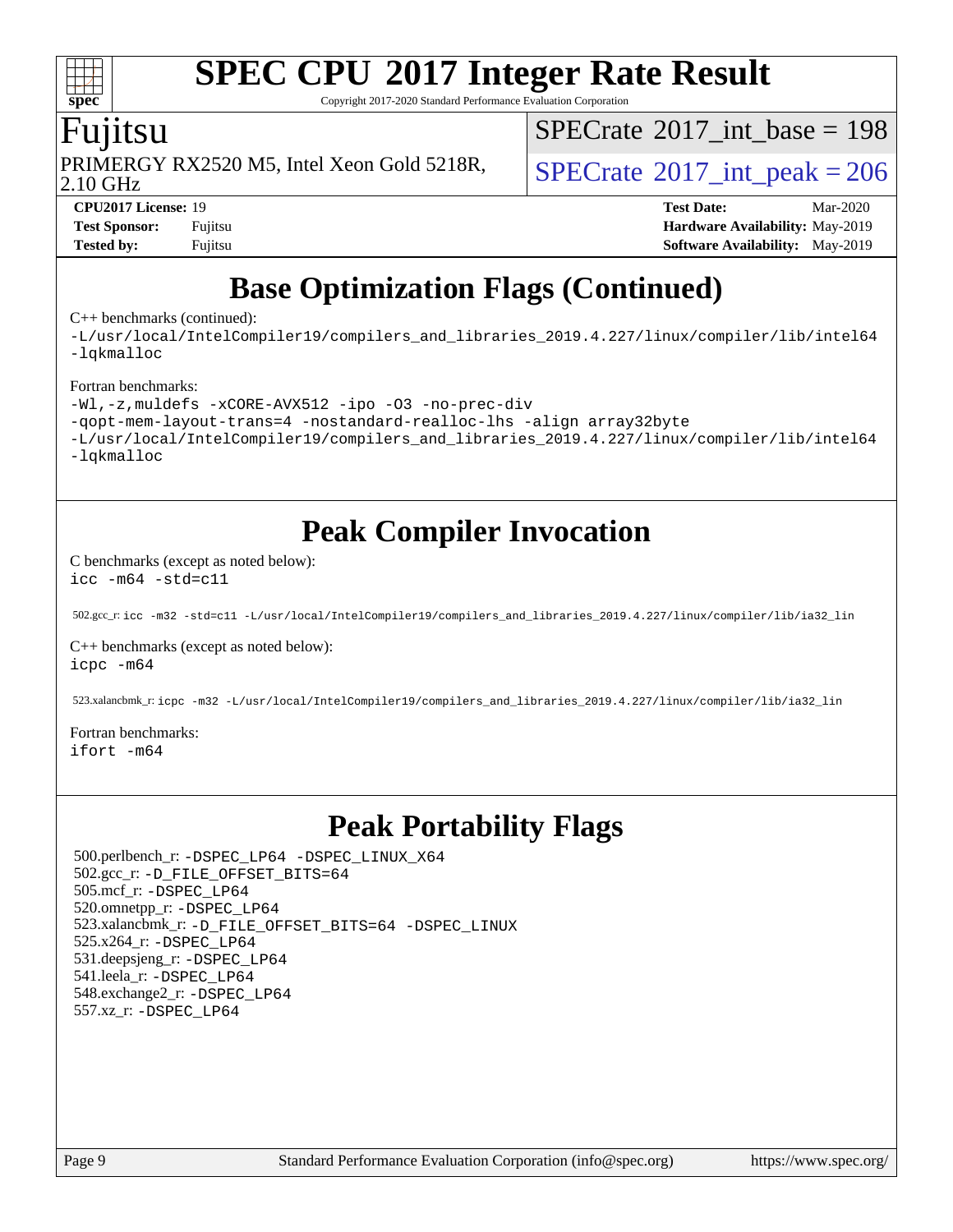Copyright 2017-2020 Standard Performance Evaluation Corporation

### Fujitsu

**[spec](http://www.spec.org/)**

2.10 GHz PRIMERGY RX2520 M5, Intel Xeon Gold 5218R,  $\vert$  [SPECrate](http://www.spec.org/auto/cpu2017/Docs/result-fields.html#SPECrate2017intpeak)  $2017$  int peak = 206

 $SPECTate$ <sup>®</sup>[2017\\_int\\_base =](http://www.spec.org/auto/cpu2017/Docs/result-fields.html#SPECrate2017intbase) 198

**[Tested by:](http://www.spec.org/auto/cpu2017/Docs/result-fields.html#Testedby)** Fujitsu **Fujitsu [Software Availability:](http://www.spec.org/auto/cpu2017/Docs/result-fields.html#SoftwareAvailability)** May-2019

**[CPU2017 License:](http://www.spec.org/auto/cpu2017/Docs/result-fields.html#CPU2017License)** 19 **[Test Date:](http://www.spec.org/auto/cpu2017/Docs/result-fields.html#TestDate)** Mar-2020 **[Test Sponsor:](http://www.spec.org/auto/cpu2017/Docs/result-fields.html#TestSponsor)** Fujitsu **[Hardware Availability:](http://www.spec.org/auto/cpu2017/Docs/result-fields.html#HardwareAvailability)** May-2019

### **[Peak Optimization Flags](http://www.spec.org/auto/cpu2017/Docs/result-fields.html#PeakOptimizationFlags)**

#### [C benchmarks](http://www.spec.org/auto/cpu2017/Docs/result-fields.html#Cbenchmarks):

```
 500.perlbench_r: -Wl,-z,muldefs -prof-gen(pass 1) -prof-use(pass 2) -ipo
-xCORE-AVX512 -O3 -no-prec-div -qopt-mem-layout-trans=4
-fno-strict-overflow
-L/usr/local/IntelCompiler19/compilers_and_libraries_2019.4.227/linux/compiler/lib/intel64
-lqkmalloc
 502.gcc_r: -Wl,-z,muldefs -prof-gen(pass 1) -prof-use(pass 2) -ipo
-xCORE-AVX512 -O3 -no-prec-div -qopt-mem-layout-trans=4
-L/usr/local/je5.0.1-32/lib -ljemalloc
 505.mcf_r: basepeak = yes
 525.x264_r: -Wl,-z,muldefs -xCORE-AVX512 -ipo -O3 -no-prec-div
-qopt-mem-layout-trans=4 -fno-alias
-L/usr/local/IntelCompiler19/compilers_and_libraries_2019.4.227/linux/compiler/lib/intel64
-lqkmalloc
 557.xz_r: -Wl,-z,muldefs -xCORE-AVX512 -ipo -O3 -no-prec-div
-qopt-mem-layout-trans=4
-L/usr/local/IntelCompiler19/compilers_and_libraries_2019.4.227/linux/compiler/lib/intel64
-lqkmalloc
C++ benchmarks: 
 520.omnetpp_r: -Wl,-z,muldefs -xCORE-AVX512 -ipo -O3 -no-prec-div
-qopt-mem-layout-trans=4
-L/usr/local/IntelCompiler19/compilers_and_libraries_2019.4.227/linux/compiler/lib/intel64
-lqkmalloc
 523.xalancbmk_r: -Wl,-z,muldefs -prof-gen(pass 1) -prof-use(pass 2) -ipo
-xCORE-AVX512 -O3 -no-prec-div -qopt-mem-layout-trans=4
-L/usr/local/je5.0.1-32/lib -ljemalloc
 531.deepsjeng_r: basepeak = yes
541. leela r: basepeak = yes
Fortran benchmarks: 
548.exchange2_r: basepeak = yes
```
Page 10 Standard Performance Evaluation Corporation [\(info@spec.org\)](mailto:info@spec.org) <https://www.spec.org/>